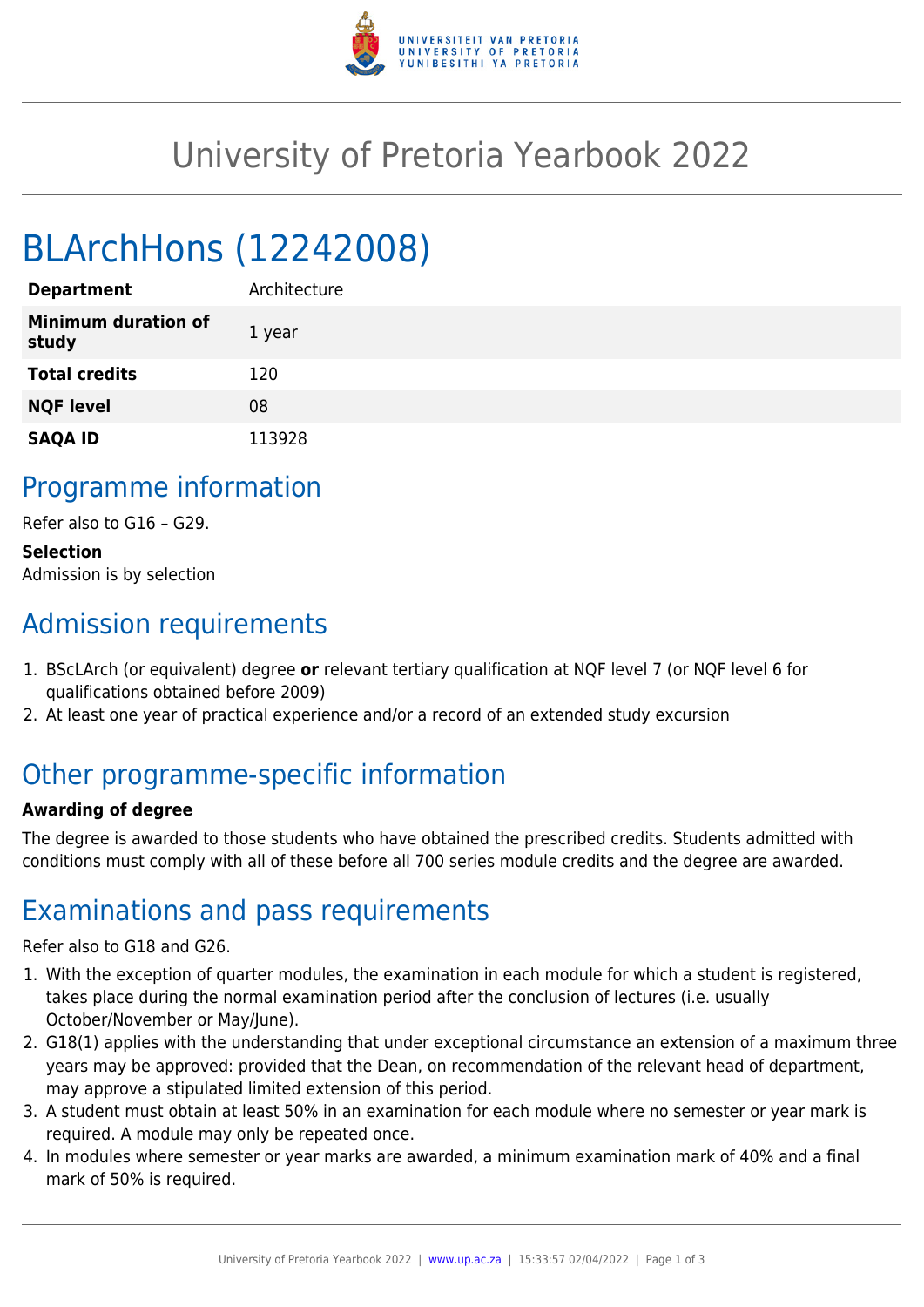

#### **Supplementary examinations**

No supplementary examinations are granted at postgraduate level.

#### **Special examinations**

Special exams for students who failed honours modules may be afforded at the end of the academic year but will be limited to a maximum of one design module and two other modules per student.

The degree is awarded when all prescribed modules have been passed.

### Pass with distinction

The degree is conferred with distinction if students registered for the degree for the first time, complete the degree within the minimum prescribed time and pass all modules with a weighted average of 75% (not rounded).